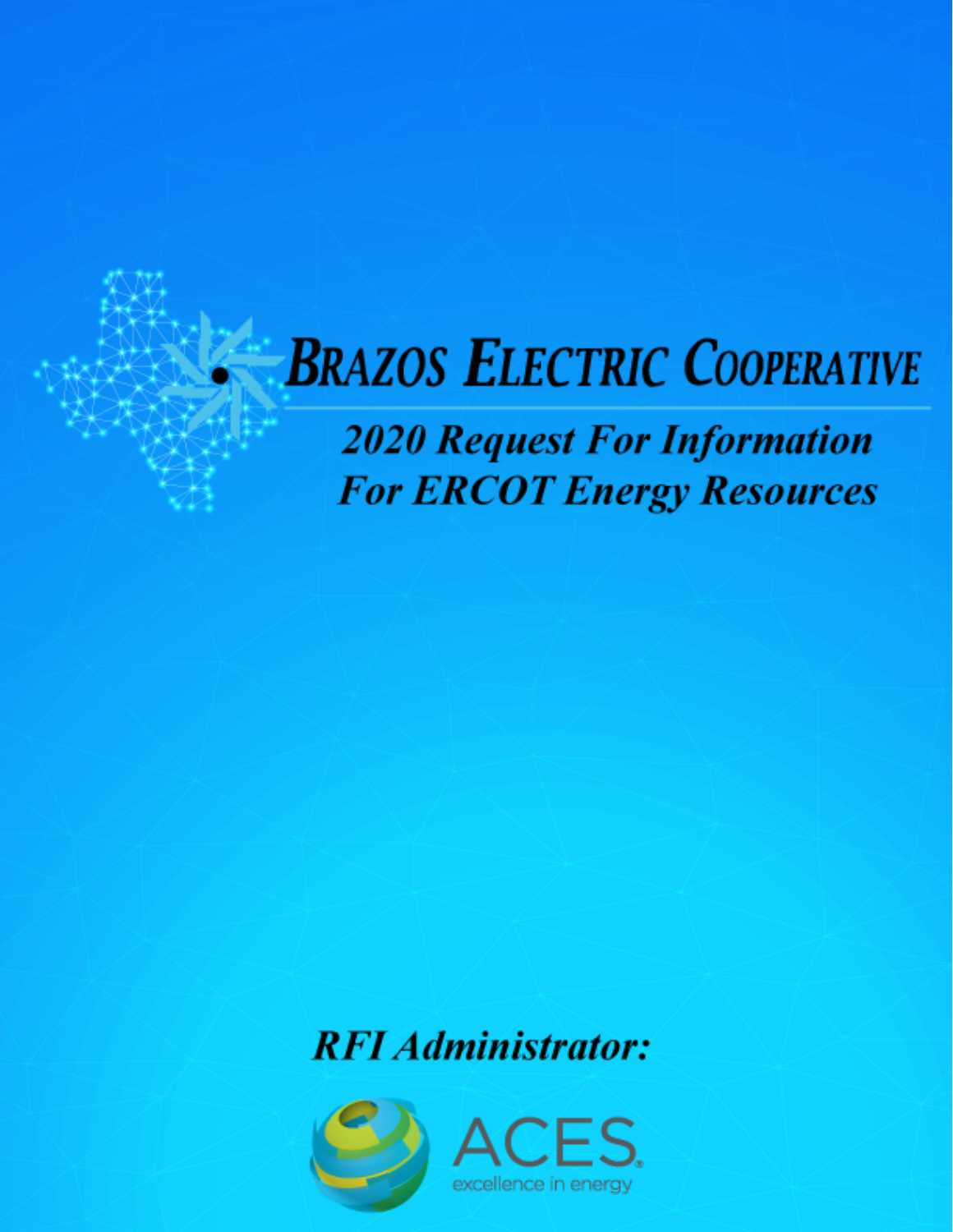| 1. |        |  |  |  |  |  |
|----|--------|--|--|--|--|--|
|    | 1.1.   |  |  |  |  |  |
|    | 1.2.   |  |  |  |  |  |
|    | 1.3.   |  |  |  |  |  |
|    | 1.4.   |  |  |  |  |  |
| 2. |        |  |  |  |  |  |
|    | 2.1.   |  |  |  |  |  |
|    | 2.2.   |  |  |  |  |  |
|    | 2.3.   |  |  |  |  |  |
|    | 2.4.   |  |  |  |  |  |
|    | 3.     |  |  |  |  |  |
|    | 3.1.   |  |  |  |  |  |
|    | 3.1.1. |  |  |  |  |  |
|    | 3.1.2. |  |  |  |  |  |
|    | 3.1.3. |  |  |  |  |  |
|    | 3.1.4. |  |  |  |  |  |
|    | 3.1.5. |  |  |  |  |  |
|    | 3.2.   |  |  |  |  |  |
|    | 3.3.   |  |  |  |  |  |
|    | 3.4.   |  |  |  |  |  |
| 4. |        |  |  |  |  |  |
| 5. |        |  |  |  |  |  |

## **Contents:**

## **Appendices (Available on the RFI Website)**

| A     | <b>Notice of Intent to Provide Indicative Proposal</b>         |
|-------|----------------------------------------------------------------|
| $B-1$ | <b>Evaluation Form for Thermal Generation Resources</b>        |
| $B-2$ | <b>Evaluation Form for Solar Plus Energy Storage Resources</b> |
| $B-3$ | <b>Evaluation Form for Coastal Wind Generation Resources</b>   |
| $B-4$ | <b>Evaluation Form for Energy Only Blocks</b>                  |
| $B-5$ | <b>Evaluation Form for Daily Call Options</b>                  |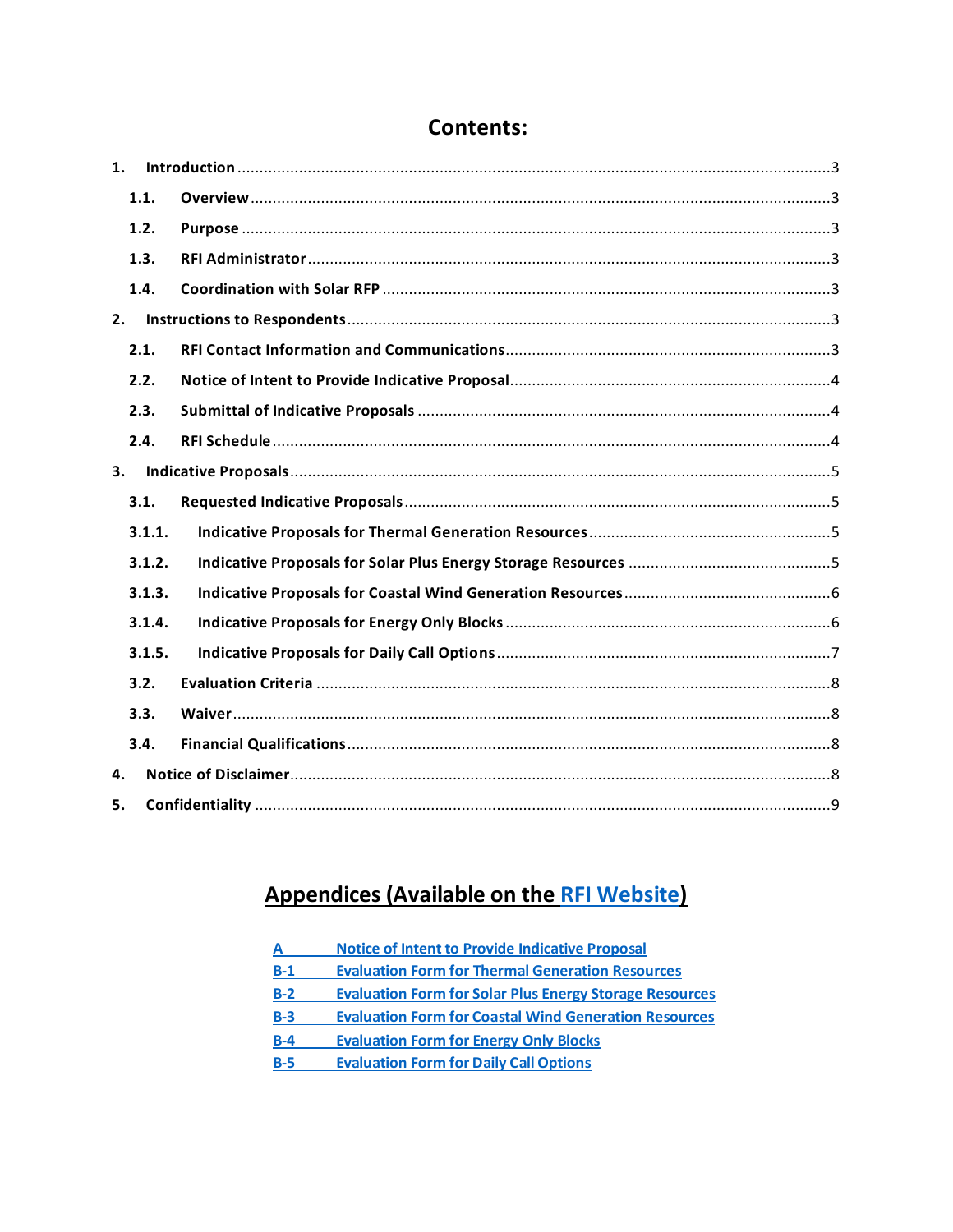## <span id="page-2-0"></span>**1. Introduction**

## <span id="page-2-1"></span>**1.1. Overview**

Brazos Electric Power Cooperative, Inc. (Brazos Electric) is an approximately 4,000 MW generation and transmission cooperative whose sixteen member-owned distribution cooperatives' ("Member(s)") service territory extends across 68 counties from the Texas Panhandle to Houston. Organized in 1941, Brazos Electric was the first cooperative formed in Texas for the purpose of generation and supplying electrical power. Brazos Electric is the largest generation and transmission cooperative in Texas.

## <span id="page-2-2"></span>**1.2. Purpose**

The purpose of this Request for Information ("RFI") is to determine the feasibility for Brazos Electric to proceed with a future formal solicitation to procure future energy needs for its Members. The results obtained from this RFI will identify if such solicitation is justified and identify those potential suppliers to be included in such solicitation that are able to assist Brazos Electric to meet its Members' future energy needs.

## <span id="page-2-3"></span>**1.3. RFI Administrator**

The duties of the RFI Administrator will be performed by Alliance for Cooperative Energy Services Power Marketing LLC ("ACES").

ACES' business model provides an established infrastructure of independent energy management practices that supports the verification of, and compliance with, applicable processes, policies, and procedures. ACES manages a significant amount of confidential data through a combination of specific internal guidelines, the company's independent control group, the company's corporate compliance manager, and periodic reporting to its Board of Directors' Risk Oversight and Audit Committee. ACES takes its obligations regarding the maintenance of Confidential Information very seriously and will handle all Confidential Information with the highest professional regard.

## <span id="page-2-4"></span>**1.4. Coordination with Solar RFP**

As of the release date of this RFI, Brazos Electric in conjunction with the National Renewables Electric Cooperative (NRCO) also plans to release a Request for Proposals ("RFP") for photovoltaic-solar-based power in the coming weeks. This RFP process is intended to be administered on an independent timeline from the RFI detailed in this document and administered by ACES.

## <span id="page-2-5"></span>**2. Instructions to Respondents**

## <span id="page-2-6"></span>**2.1. RFI Contact Information and Communications**

All communications from parties responding to this RFI ("Respondent(s)") shall be directed to the Brazos Electric 2020 RFI team. Questions or requests for clarifying information must be directed through the designated RFI email address: [Brazos2020RFI@acespower.com.](mailto:Brazos2020RFI@acespower.com) All oral discussions or communications are discouraged and will be considered unofficial and non-binding.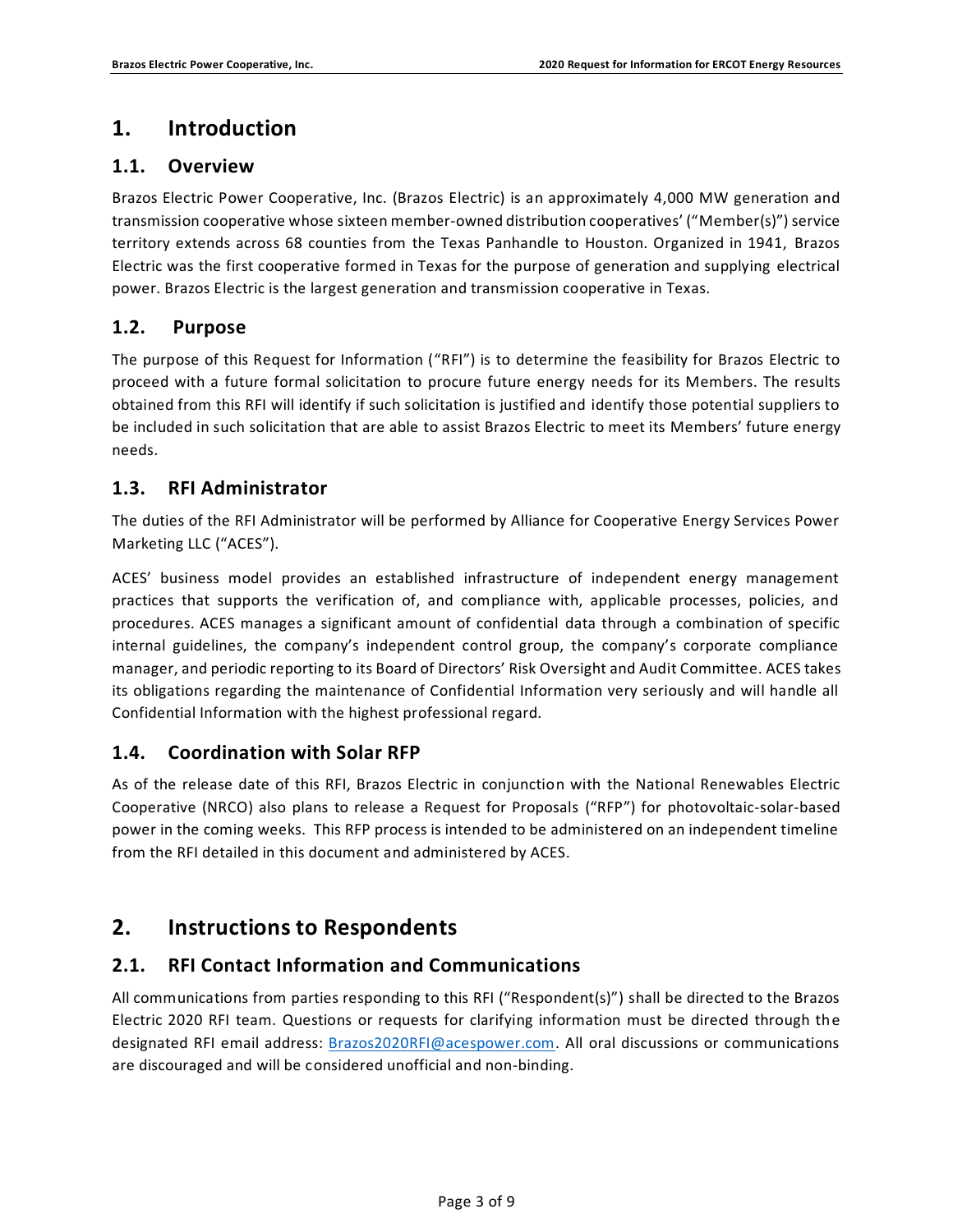The Brazos Electric 2020 RFI team will post relevant questions submitted by Respondents, as well as Brazos Electric's responses, on the RFI website: [www.acespower.com/Brazos2020RFI.](http://www.acespower.com/Brazos2020RFI) Posting these questions and responses will ensure that all Respondents have equal access to non-confidential information that may be potentially relevant to their responses to this RFI ("Indicative Proposals").

Brazos Electric strongly discourages direct contact with Brazos Electric or ACES personnel regarding this RFI and the potential future solicitation. Direct contact with Brazos Electric personnel may result in disqualification from this RFI and the potential future solicitation.

## <span id="page-3-0"></span>**2.2. Notice of Intent to Provide Indicative Proposal**

A Respondent is to use the RFI email address identified in Section 2.1 to electronically submit its Appendix A: Notice of Intent to Provide Indicative Proposal ("Appendix A"). The deadline for a Respondent to submit its Appendix A is 2:00 p.m. Central Prevailing Time (CPT) on the Notice of Intent to Provide Indicative Proposal Deadline detailed in Section 2.4. Upon receipt of the Appendix A, the Brazos Electric 2020 RFI team will acknowledge receipt.

## <span id="page-3-1"></span>**2.3. Submittal of Indicative Proposals**

All Indicative Proposals must be submitted and received electronically. To be considered and accepted, an electronic version of the appropriate Indicative Proposal Appendix or Appendices must be sent to the RFI email address identified in Section 2.1 no later than 2:00 p.m. CPT on the Indicative Proposal Deadline detailed in Section 2.4.

Supporting documentation to the Indicative Proposal Appendix or Appendices is encouraged but not mandatory. Supporting documentation may include, but not be limited to, information detailing the Respondent and the proposed energy resource(s).

Brazos Electric and the RFI Administrator will only evaluate Indicative Proposals submitted in accordance with this RFI. Indicative Proposals sent directly to Brazos Electric or ACES personnel will be discarded and will not be evaluated.

## <span id="page-3-2"></span>**2.4. RFI Schedule**

The Brazos Electric 2020 RFI schedule is shown in Figure 1 below. As circumstances warrant, Brazos Electric, in its sole judgment and discretion, may change this schedule. In that event, the RFI Administrator will inform all potential Respondents as far in advance as reasonably possible by posting any change on the RFI website, [www.acespower.com/Brazos2020RFI.](http://www.acespower.com/Brazos2020RFI)

#### **Figure 1.**

| <b>Milestone</b>                                         | <b>Deadline</b>    |  |
|----------------------------------------------------------|--------------------|--|
| <b>RFI Issued</b>                                        | September 3, 2020  |  |
| Notice of Intent to Provide Indicative Proposal Deadline | September 18, 2020 |  |
| Final Date for Question Submittal                        | September 25, 2020 |  |
| Indicative Proposal Deadline                             | October 9, 2020    |  |
| Notification of Short List (if applicable)               | TBD                |  |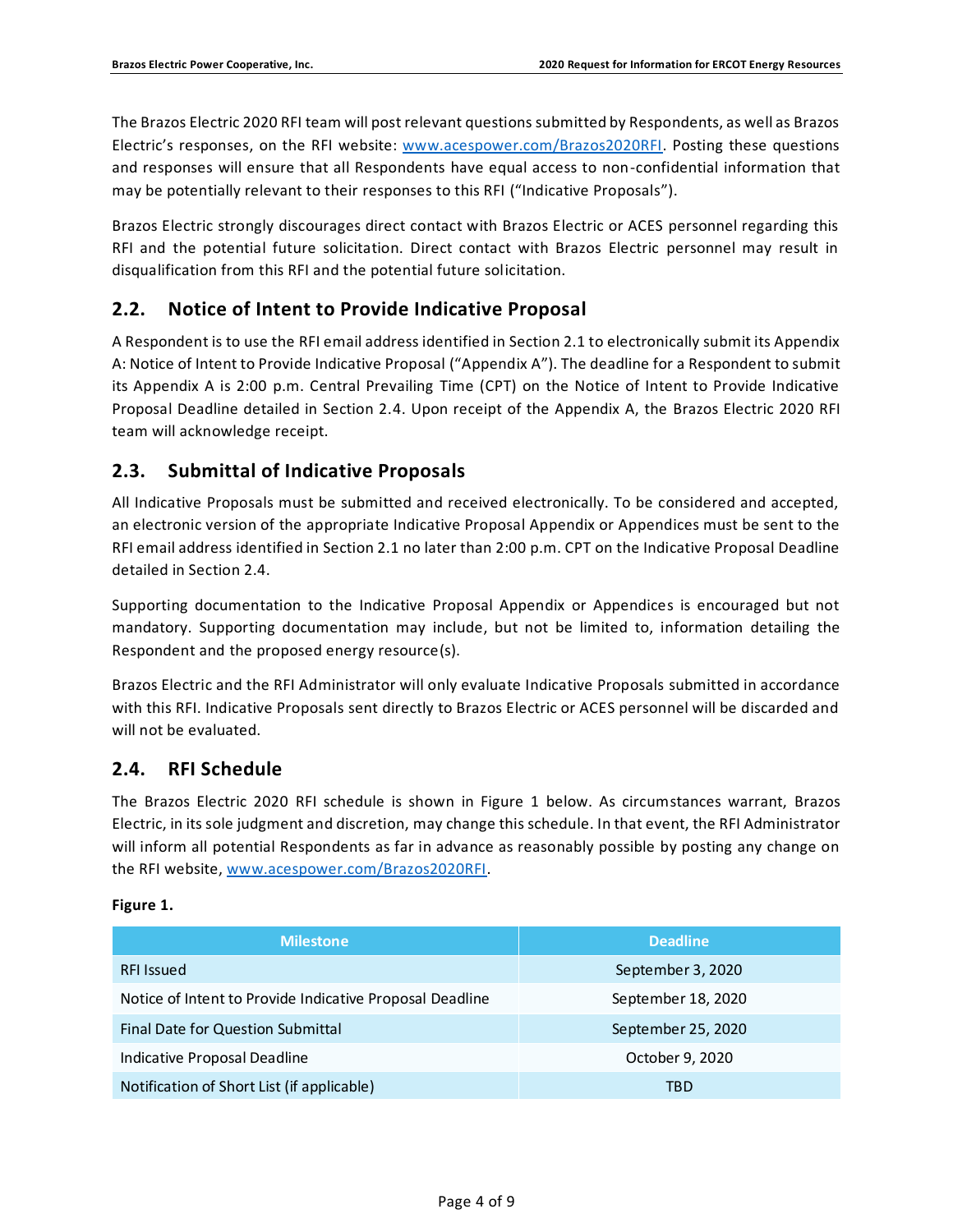## <span id="page-4-0"></span>**3. Indicative Proposals**

## <span id="page-4-1"></span>**3.1. Requested Indicative Proposals**

Brazos Electric requests Indicative Proposals from a diverse variety of energy resources. Brazos Electric will accept multiple Indicative Proposals from a Respondent. In the event an individual Respondent provides multiple Indicative Proposals, the Respondent must indicate whether or not the Indicative Proposals are mutually exclusive. Mutually exclusive Indicative Proposals will be evaluated as competing proposals.

#### <span id="page-4-2"></span>**3.1.1. Indicative Proposals for Thermal Generation Resources**

Brazos Electric requests Indicative Proposals from Respondents for a diverse variety of thermal generation resources.

Indicative Proposals for thermal generation resources shall provide the information required in Appendix B-1: Evaluation Form for Thermal Generation Resources ("Appendix B-1").

In addition to the required information in Appendix B-1, Indicative Proposals for thermal generation resources must meet the following minimum qualifications:

- Minimum quantity of 50 MW
- Term:
	- Contract start date June 1, 2021
	- Contract Term of 5 years or 10 years
- Preference will be given to Indicative Proposals delivered to ERCOT HB\_North
- Please indicate if Indicative Proposal is Firm (LD) or Unit Contingent (UC)
	- If UC, please provide historical forced outage rate

#### <span id="page-4-3"></span>**3.1.2. Indicative Proposals for Solar Plus Energy Storage Resources**

Brazos Electric requests Indicative Proposals from Respondents for solar plus energy storage resources. Indicative Proposals for solar plus energy storage resources may be for a new resource or for an existing resource. Brazos Electric will not accept Indicative Proposals for stand-alone solar resources or standalone battery energy storage system resources.

Indicative Proposals for solar plus energy storage resources shall provide the information required in Appendix B-2: Evaluation Form for Solar Plus Energy Storage Resources ("Appendix B-2").

In addition to the required information in Appendix B-2, Indicative Proposals for solar plus energy storage resources must meet the following minimum qualifications:

- Minimum quantity of 25 MW
- Term:
	- Contract start date no later than December 31, 2022
	- Contract Term not to exceed 15 years
		- Preference will be given to Indicative Proposals with Contract Terms of 12 years
- Preference will be given to Indicative Proposals delivered to ERCOT HB\_North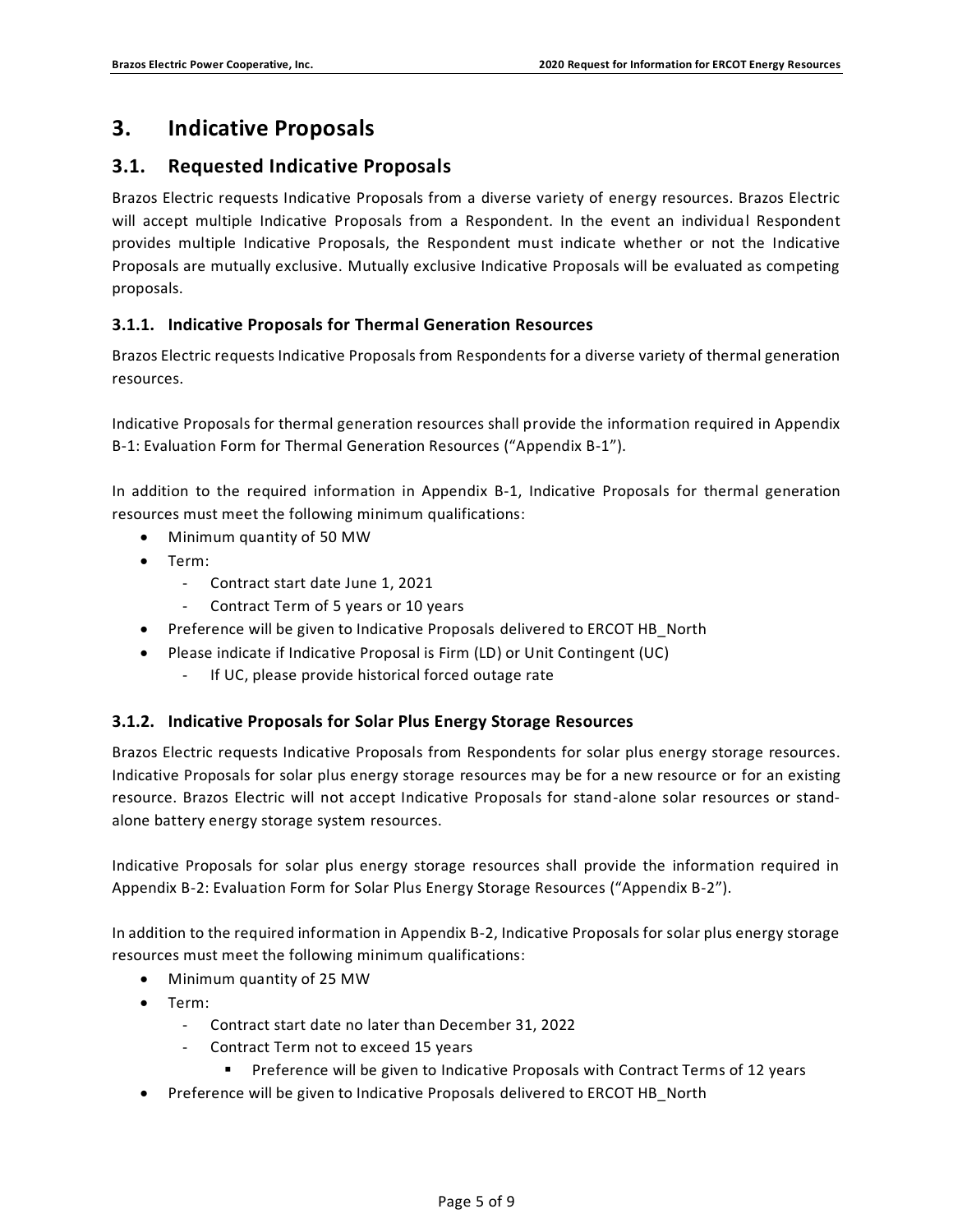- Preference will be given to Indicative Proposals containing flat price offers with no escalators
- Preference will be given to Indicative Proposals with a fixed production profile

#### <span id="page-5-0"></span>**3.1.3. Indicative Proposals for Coastal Wind Generation Resources**

Brazos Electric requests Indicative Proposals from Respondents for coastal wind generation resources. Indicative Proposals for coastal wind generation resources may be for a new resource or for an existing resource. Brazos Electric will not accept Indicative Proposals for non-coastal wind generation resources.

Indicative Proposals for coastal wind generation resources shall provide the information required in Appendix B-3: Evaluation Form for Coastal Wind Generation Resources ("Appendix B-3").

In addition to the required information in Appendix B-3, Indicative Proposals for coastal wind generation resources must meet the following minimum qualifications:

- Minimum quantity of 25 MW
- Term:
	- Contract start date no later than December 31, 2022
	- Contract Term not to exceed 15 years
- Preference will be given to Indicative Proposals delivered to ERCOT HB\_North
- Preference will be given to Indicative Proposals containing flat price offers with no escalators
- Preference will be given to Indicative Proposals with a fixed production profile

#### <span id="page-5-1"></span>**3.1.4. Indicative Proposals for Energy Only Blocks**

Brazos Electric requests Indicative Proposals from Respondents for varying fixed price energy only blocks.

Indicative Proposals for energy only blocks shall provide the information required in Appendix B-4: Evaluation Form for Energy Only Blocks ("Appendix B-4").

In addition to the required information in Appendix B-4, proposals for energy only blocks must meet the following minimum qualifications:

- Minimum quantity of 25 MW
- Proposals must be provided as:
	- Delivery Period: 5x16, 7x16, or Super Peak (hours ending (HE) 13 through 20)
	- Delivery Term: July through August, June through September, or Calendar Year
- All submissions must be in CPT to align with ERCOT operations and standard traded products
	- 16-hour period is defined as HE 07 through HE 22 CPT
- Proposals may be for physical, real-time (RT) or financial, day-ahead (DA) energy
	- Proposals for physical energy must be Firm (LD), as defined in Schedule P: Products and Related Definitions of the Edison Electric Institute (EEI) Master Power Purchase & Sale Agreement
- Proposals shall be priced at ERCOT HB\_North and/or ERCOT LZ\_North
- Term:
	- Contract start date must be during 2021 for applicable Delivery Term
	- Contract Term of 2 years, 5 years, or 10 years.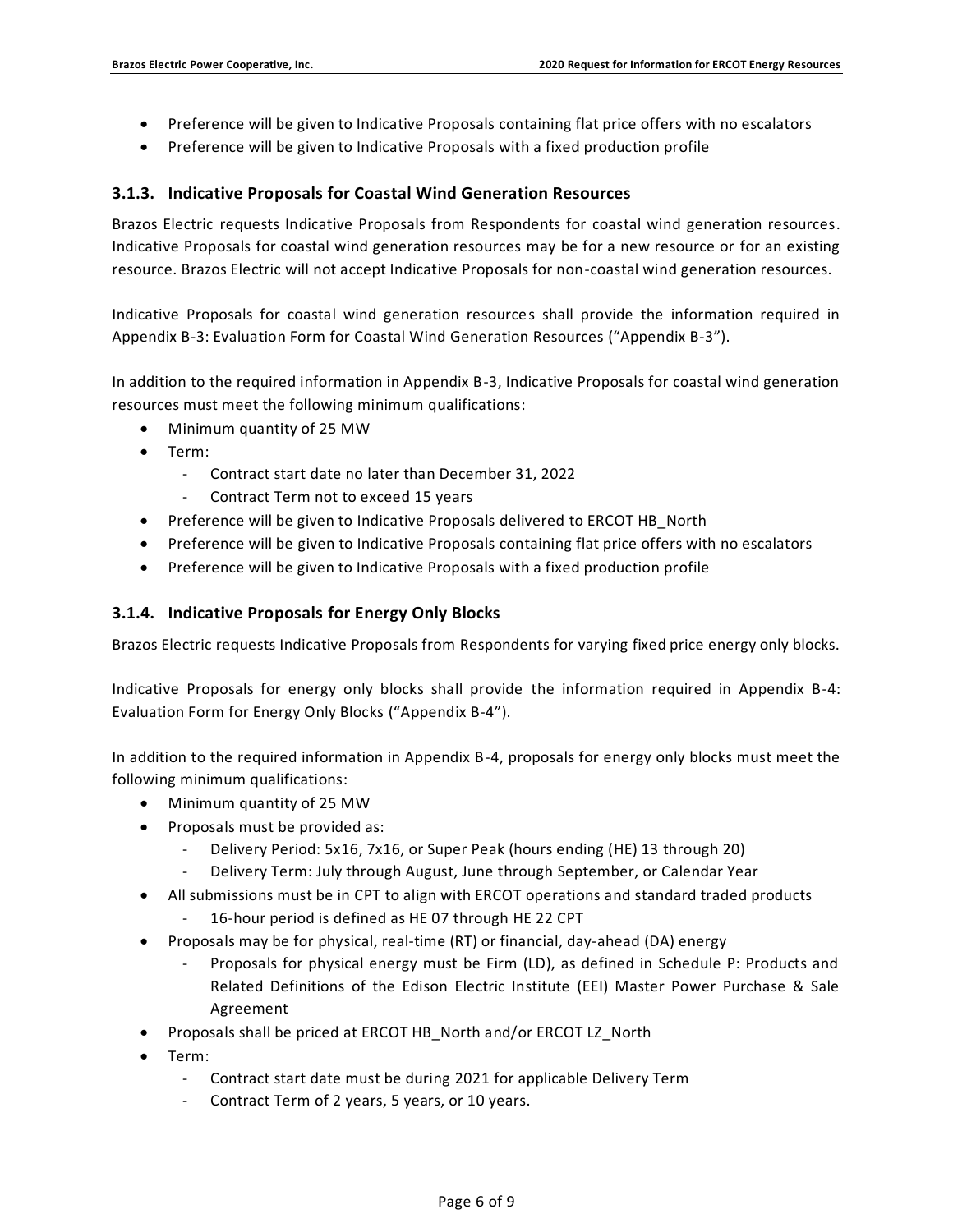- Example: 2-year, 5x16, July through August Indicative Proposal will be evaluated as 5x16 for July through August 2021 and 5x16 for July through August 2022

#### <span id="page-6-0"></span>**3.1.5. Indicative Proposals for Daily Call Options**

Brazos Electric requests Indicative Proposals from Respondents for varying daily call options. Daily call options may be a heat rate or a fixed price.

Indicative Proposals for daily call options shall provide the information required in Appendix B-5: Evaluation Form for Daily Call Options ("Appendix B-5").

In addition to the required information in Appendix B-5, Indicative Proposals for daily call options must meet the following minimum qualifications:

- Minimum quantity of 25 MW
- Proposals must be provided as:
	- Delivery Period: 5x16, 7x16, or Super Peak (HE 13 through 20)
	- Delivery Term: July through August, June through September, or Calendar Year
- All submissions must be in CPT to align with ERCOT operations and standard traded products
	- 16-hour period defined as HE 07 through HE 22 CPT
- Proposals may be structured as Auto-Settle or Manual Strike
- Proposals may be for the physical, RT or financial, DA settled product
	- Proposals for physical energy must be Firm (LD), as defined in Schedule P: Products and Related Definitions of the EEI Master Power Purchase & Sale Agreement
- Proposals must specify either:
	- Fixed strike price
	- Heat rate, in terms of MMBtu/MWh
		- Heat rate proposals must identify natural gas price index
	- Preference will be given to Indicative Proposals containing fixed strike price daily calls
- Proposals shall be priced at ERCOT HB\_North and/or ERCOT LZ\_North
- Term:
	- Contract start date must be during 2021 for applicable Delivery Term
	- Contract Term of 2 years, 5 years, or 10 years
	- Example: 2 year, 5x16, July through August Indicative Proposal will be evaluated as 5x16 for July through August 2021 and 5x16 for July through August 2022
- Preferred Fixed Price Strikes for Daily Calls (\$/MWh), or comparable heat rate, in Figure 2:

#### **Figure 2.**

|                                                                                    | 5x16       | 7x16  | <b>Super Peak</b> |  |  |  |
|------------------------------------------------------------------------------------|------------|-------|-------------------|--|--|--|
| <b>Calendar Year</b>                                                               | <b>S75</b> | \$75  | \$85              |  |  |  |
| June through September                                                             | \$100      | \$100 | \$150             |  |  |  |
| <b>July through August</b>                                                         | \$150      | \$150 | \$225             |  |  |  |
| <b>Fixed Price Strikes Applicable to All Terms: 2 Years, 5 Years, and 10 Years</b> |            |       |                   |  |  |  |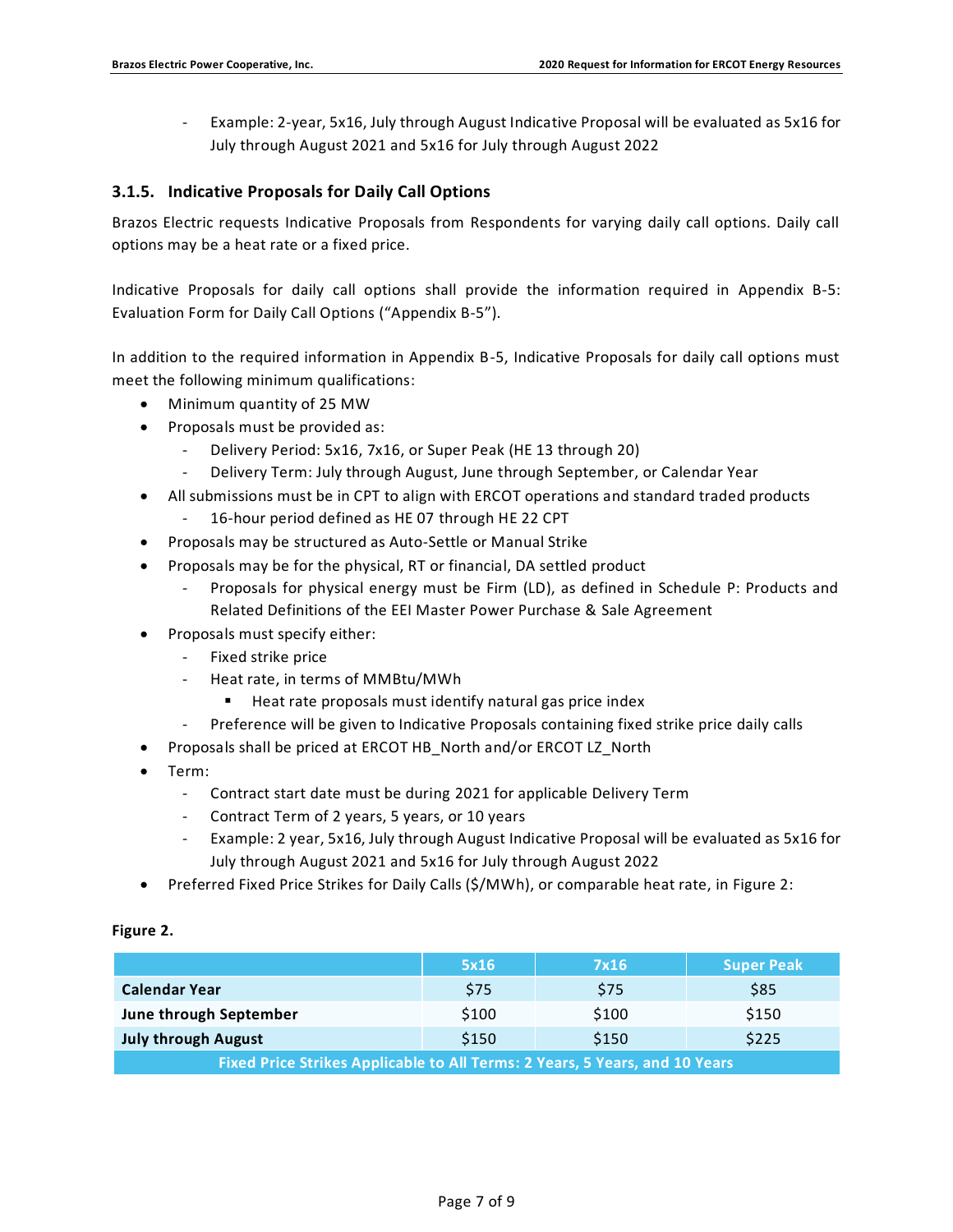## <span id="page-7-0"></span>**3.2. Evaluation Criteria**

Brazos Electric intends to make the evaluations and rankings as fair and objective as possible while balancing multiple factors. After all Indicative Proposals have been evaluated, a short list may be identified for a future formal solicitation. Unsuccessful Respondents will be notified via email.

In its evaluation, Brazos Electric will consider the following:

- Offer prices and/or calculation method inclusive of all costs
- Responsiveness of Indicative Proposal
- Logistical, technical, economic, and commercial viability of Indicative Proposal
- Reliability of supply
- Financial qualifications of Respondent
- Other value-added benefits

The criteria listed is neither inclusive nor is it in any particular order of importance .

### <span id="page-7-1"></span>**3.3. Waiver**

Brazos Electric reserves the right, in its sole discretion, to reject any and all Indicative Proposals submitted as part of this RFI process for any reason. Brazos Electric may modify this criteria at any time without prior notification.

## <span id="page-7-2"></span>**3.4. Financial Qualifications**

The financial stability and creditworthiness of each Respondent is an important consideration for Brazos Electric. The level of credit worthiness may significantly impact Brazos Electric's evaluation of an Indicative Proposal.

## <span id="page-7-3"></span>**4. Notice of Disclaimer**

**The information contained in this RFI has been prepared solely to assist prospective Respondents in making the decision of whether or not to submit an Indicative Proposal. Brazos Electric does not purport this information to be all-inclusive or to contain all of the information that a prospective Respondent may need to consider in order to submit an Indicative Proposal. Neither Brazos Electric nor its Members, customers, employees, agents, officers, nor Brazos Electric consultants will make, or will be deemed to have made, any current or future representation, promise or warranty, express or implied, as to the accuracy, reliability, or completeness of the information contained herein, or in any document or information made available to a Respondent, whether or not the aforementioned parties know or should have known of any errors or omissions, or were responsible for its inclusion in, or omission from, this RFI. Brazos Electric expressly excludes and disclaims all express and implied warranties of merchantability and fitness for a particular purpose.**

**Brazos Electric reserves the right to modify or supplement this RFI at any time. No part of this RFI and no part of any subsequent correspondence by Brazos Electric, its Members, customers, employees, officers, agents, or Brazos Electric's consultants shall be taken as providing legal, financial, or other advice, nor as establishing a contractual relationship or contractual obligation with a Respondent. Contractual obligations on the part of Brazos Electric will arise only if and when definitive agreements**